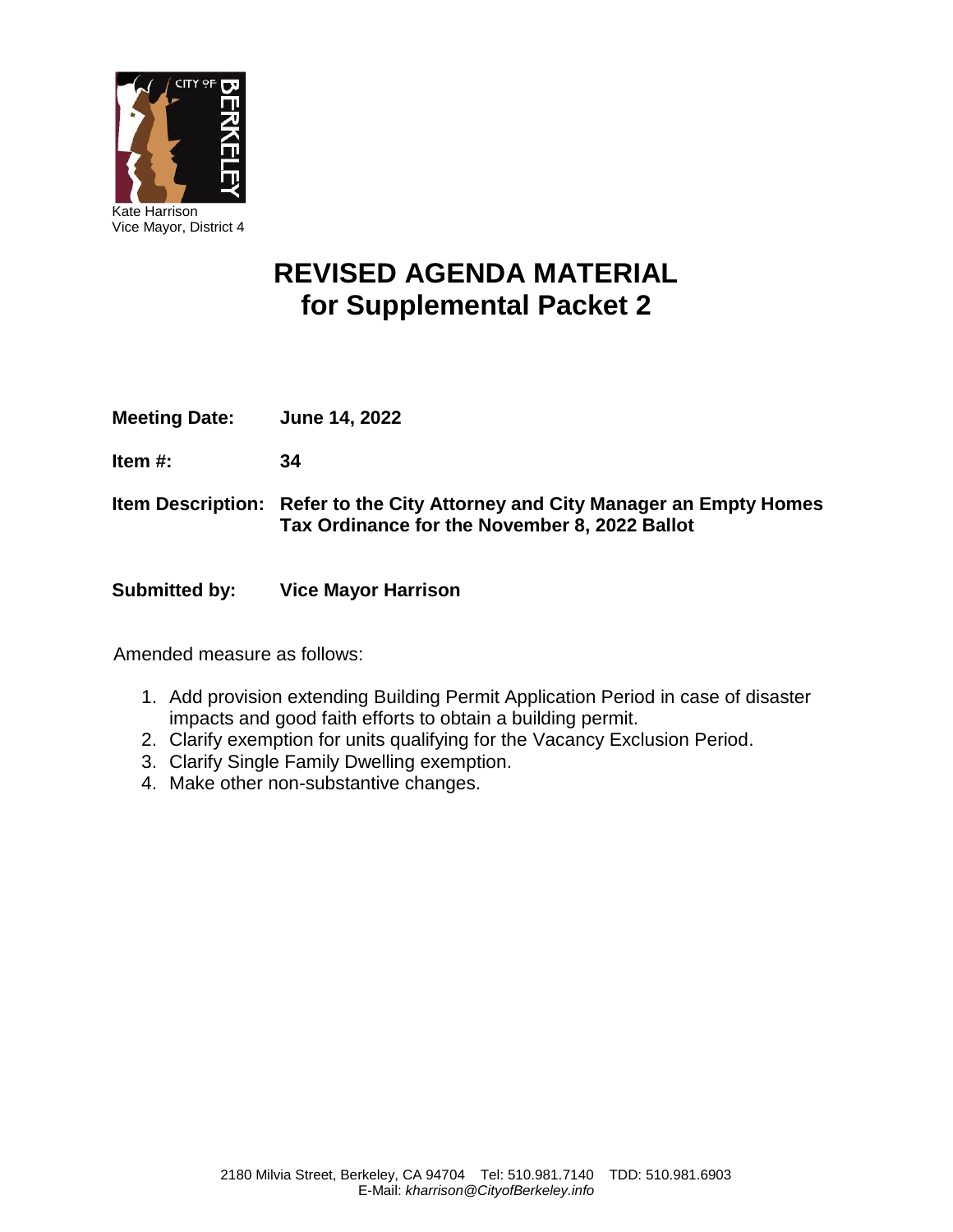

ACTION CALENDAR June 14, 2022

# To: Honorable Mayor and Members of the City Council

- From: Vice Mayor Kate Harrison
- Subject: Refer to the City Attorney and City Manager an Empty Homes Tax Ordinance for the November 8, 2022 Ballot

### RECOMMENDATION

 $\overline{a}$ 

Refer to the City Attorney and City Manager to prepare and submit a resolution submitting an Ordinance adding Chapter 7.54 to the Berkeley Municipal Code taxing housing units that 1) have remained vacant for more than one year, 2) are not under permitted renovation and 3) are in multi-unit buildings or are single family homes or condominiums whose owners are not natural persons or family trusts to a vote of the electors at the November 8, 2022 General Municipal Election.

# CURRENT SITUATION AND RATIONALE FOR RECOMMENDATION

The City of Berkeley is experiencing a historic housing crisis. Between 2005 and 2019 gross median rent increased by over 50%. This has been particularly burdensome in a city where 58% of residents are renters.<sup>1</sup> While in recent years Berkeley has met its RHNA goals for those earning above 120% Area Median Income (AMI), it has failed to build sufficient housing for everyone else. Further, housing at the >120% AMI category has not significantly improved affordability for lower income residents and has increased displacement in low-income neighborhoods.<sup>2</sup> The extraordinary gap between the housing needs of residents and the availability of housing can only be bridged through the use of numerous policy interventions, including a vacancy tax intended to incentivize owners of housing property to bring units back on the market and discourage speculation.

In a recent poll of top policy priorities among Berkeley voters, increasing affordable housing for low-income and homeless residents received by far the most support, at 58%.<sup>3</sup> While Berkeley is actively building new affordable units, siting and constructing

<sup>&</sup>lt;sup>1</sup> Anti-Eviction Mapping Project: Densifying Berkeley: Potential Impacts on Displacement and Equity, 2022, https://www.berkeleyside.org/wp-content/uploads/2022/04/AEMP-UpzoningReport-Draft4-3.pdf 2 Ibid.

<sup>3</sup> City of Berkeley Community Survey, Live Phone and Text to Online, April 28-May 3, 2022, https://berkeleyca.gov/sites/default/files/documents/2022-05-

<sup>31%20</sup>Item%2037%20Discussion%20and%20Direction%20Regarding.pdf.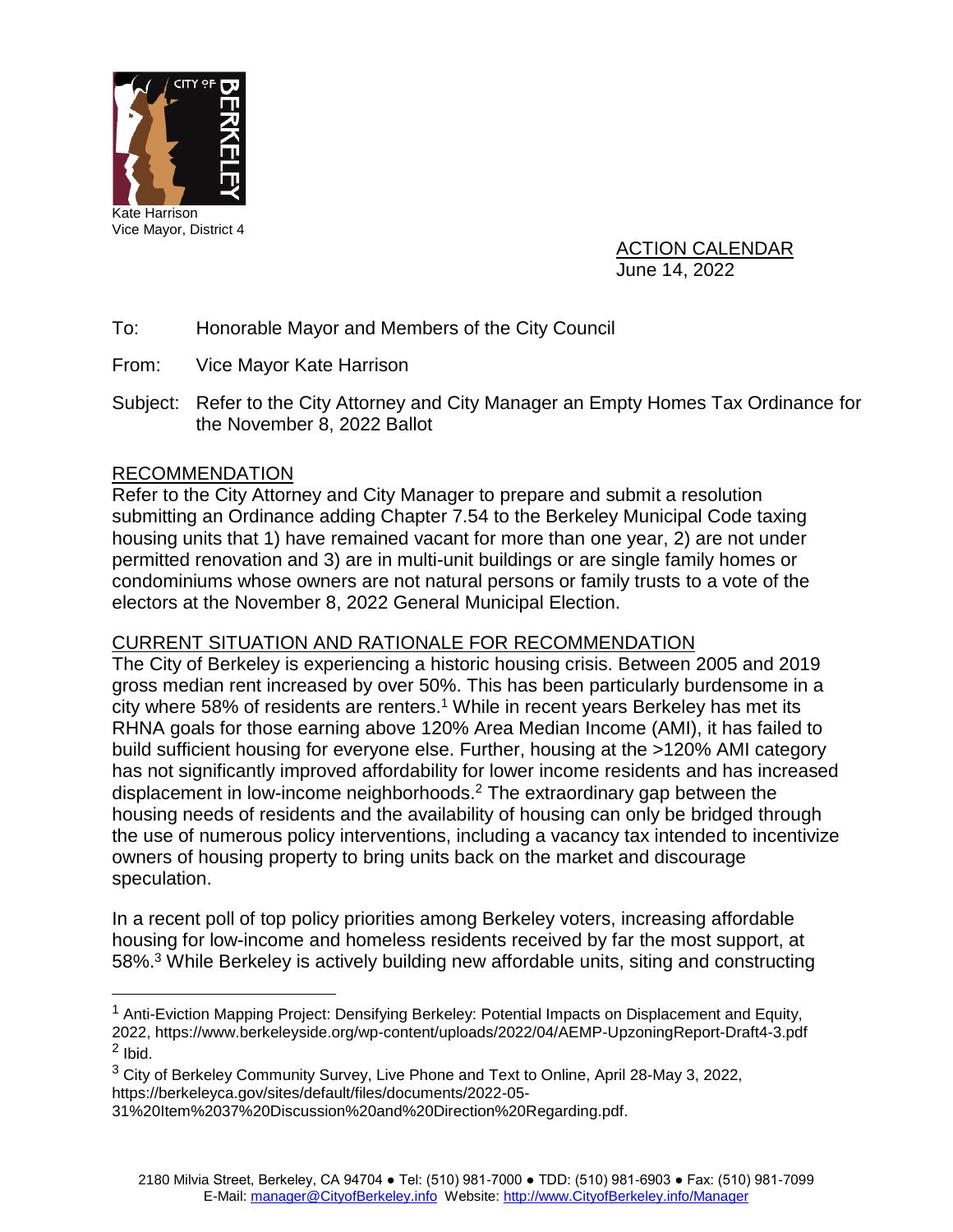new units is a longer-term process, and it is incumbent on the City to maximize the availability of *existing units* that are already built and could be available for rent or sale.

Unfortunately, Alameda County's housing remains unaffordable for many of its residents, and this burden does not fall evenly across income and racial groups. While 47% of renters in Alameda County are rent burdened, the rate is 58% for Black renters and 87% for extremely low-income renters.<sup>4</sup> Meanwhile, as this crisis continues to unfold, 9% of Berkeley's housing sits vacant, according to the 2020 Decennial Census.<sup>5</sup> There are 4,725 existing housing units in Berkeley that nobody lives in–a tragic waste of resources and our housing stock. Of the total vacant units, the Berkeley Rent Stabilization Board data indicates that 1,128 fully or partially regulated<sup>6</sup> units have been classified by their owners as not available to rent  $(NAR)$ .<sup>7</sup> A few of these are actively being renovated but the majority are not. Many have not been occupied for some time or actually are rented but not reported as being so to the Rent Board. Based on a review of Rent Board data and Google Street View, approximately 100 of these units are in buildings that are entirely vacant and dilapidated. This contributes to neighborhood blight and requires costly vector control and fire inspections.

Oakland and Vancouver, both experiencing their own challenges with housing unaffordability, use a vacant housing tax to encourage owners of vacant units to find tenants or sell to those who will. In 2016, Vancouver passed a measure that placed a surcharge on the assessed value of vacant units. Within two years of its implementation, 21.2% of vacant units returned to occupancy and the city generated \$46 million Canadian dollars. Oakland enacted a vacant property tax of \$3,000 to \$6,000, varying based on property type. In its first year of implementation, the city collected over \$7 million in revenue.<sup>8</sup> San Francisco is actively considering placing a vacant housing tax measure on the November ballot.

Addressing vacant units is a critical part of addressing Berkeley's housing crisis. Every year that a significant percentage of Berkeley's housing stock remains vacant exacerbates the housing affordability and displacement crises. This item includes a

119.26758,5&county=California,Alameda&group=housingneed&chart=shortfall|current,costburden|current,cost-burden-re|current,homelessness,historical-rents,vacancy,askingrents|2022,budgets|2021,funding|current,state-funding,lihtc|2010:2021:historical,rhnaprogress,multifamily-production

 $\overline{a}$ 

<sup>4</sup> California Housing Partnership Housing Needs Dashboard, 2019,

https://chpc.net/housingneeds/?view=37.405074,-

<sup>5</sup> 2020 Decennial Census

 $6$  Partially regulated units are only partially covered by the rent ordinance, while fully regulated are completely covered by the ordinance

 $7$  Berkeley Rent Stabilization Board. There are also units classified as "vacant", for which property owners are actively seeking tenants.

<sup>&</sup>lt;sup>8</sup> San Francisco Budget and Legislative Analyst's Office: Residential Vacancies in San Francisco, 2022, https://56a418ca-94d2-476c-9a45-

f491ca4a0387.usrfiles.com/ugd/56a418\_74b82803e4fb434bb1b13010828a4c01.pdf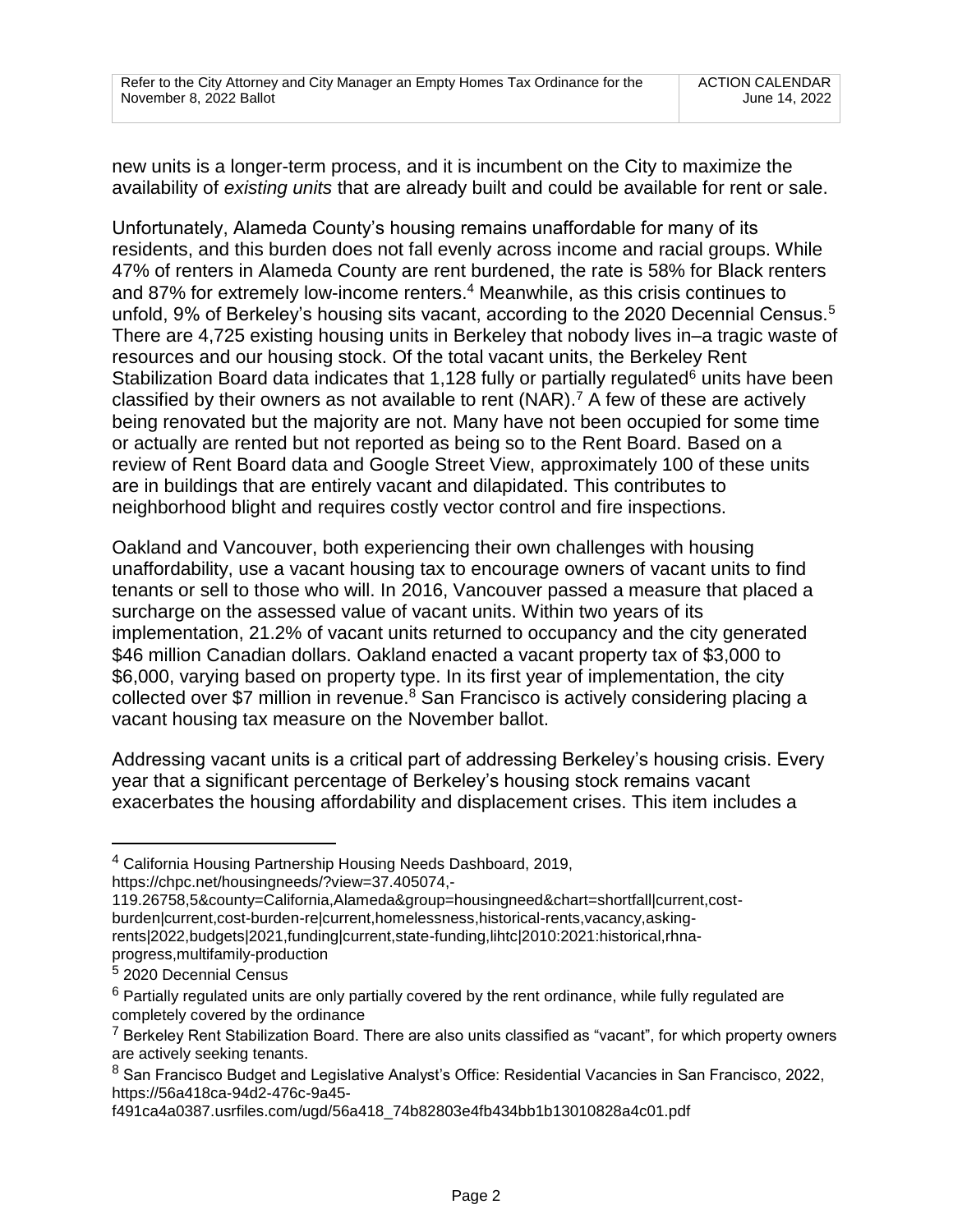modified version of San Francisco's proposed tax adapted to Berkeley. It is in the public interest to refer to the City Attorney and City Manager to prepare and submit a resolution taxing empty homes that would be submitted to a vote of the electors at the November 8, 2022 General Municipal Election.

### BACKGROUND

Berkeley's housing challenges are significant, requiring numerous policy interventions across many years to remediate. However, of the units that were built as part of the 2023 RHNA goals, the majority have been unaffordable to most residents.<sup>9</sup>

| <b>Income Category</b> | <b>Total RHNA</b><br>$(2014 - 2023)$ | <b>Net Units Created</b><br>$(2015 - 2020)$ | <b>Balance</b><br><b>Remaining</b> | <b>Percent of RHNA</b><br><b>Achieved</b> |
|------------------------|--------------------------------------|---------------------------------------------|------------------------------------|-------------------------------------------|
|                        |                                      |                                             |                                    |                                           |
| Very Low Income        | 532                                  | 173                                         | 359                                | 32.5%                                     |
| Low Income             | 442                                  | 60                                          | 382                                | 13.6%                                     |
| Moderate Income        | 584                                  |                                             | 584                                | 0%                                        |
| Above Moderate         | 1,401                                | 2,476                                       | 0                                  | 176.7%                                    |
| Income                 |                                      |                                             |                                    |                                           |
| <b>Total</b>           | 2,959                                | 2,709                                       | 1,325                              | 55.2%                                     |

In 2019 the City's median rent was \$3,165, making it affordable to only households earning over \$130k annually. Median rents have also increased by greater than 50% between 2005 and 2019. Rising rents in the city are of particular concern given that the City has a high renter population, and the impact of high rents falls disproportionately on BIPOC residents<sup>10</sup>.



# **Percent Renter Occupancy vs. Percent Berkeley Population, 2019**<sup>11</sup>

 $\overline{a}$ 

<sup>&</sup>lt;sup>9</sup> 2020 General Plan APR: City of Berkeley, Table 2

<sup>&</sup>lt;sup>10</sup> Anti-Eviction Mapping Project: Densifying Berkeley: Potential Impacts on Displacement and Equity, 2022, https://www.berkeleyside.org/wp-content/uploads/2022/04/AEMP-UpzoningReport-Draft4-3.pdf  $11$  Ibid.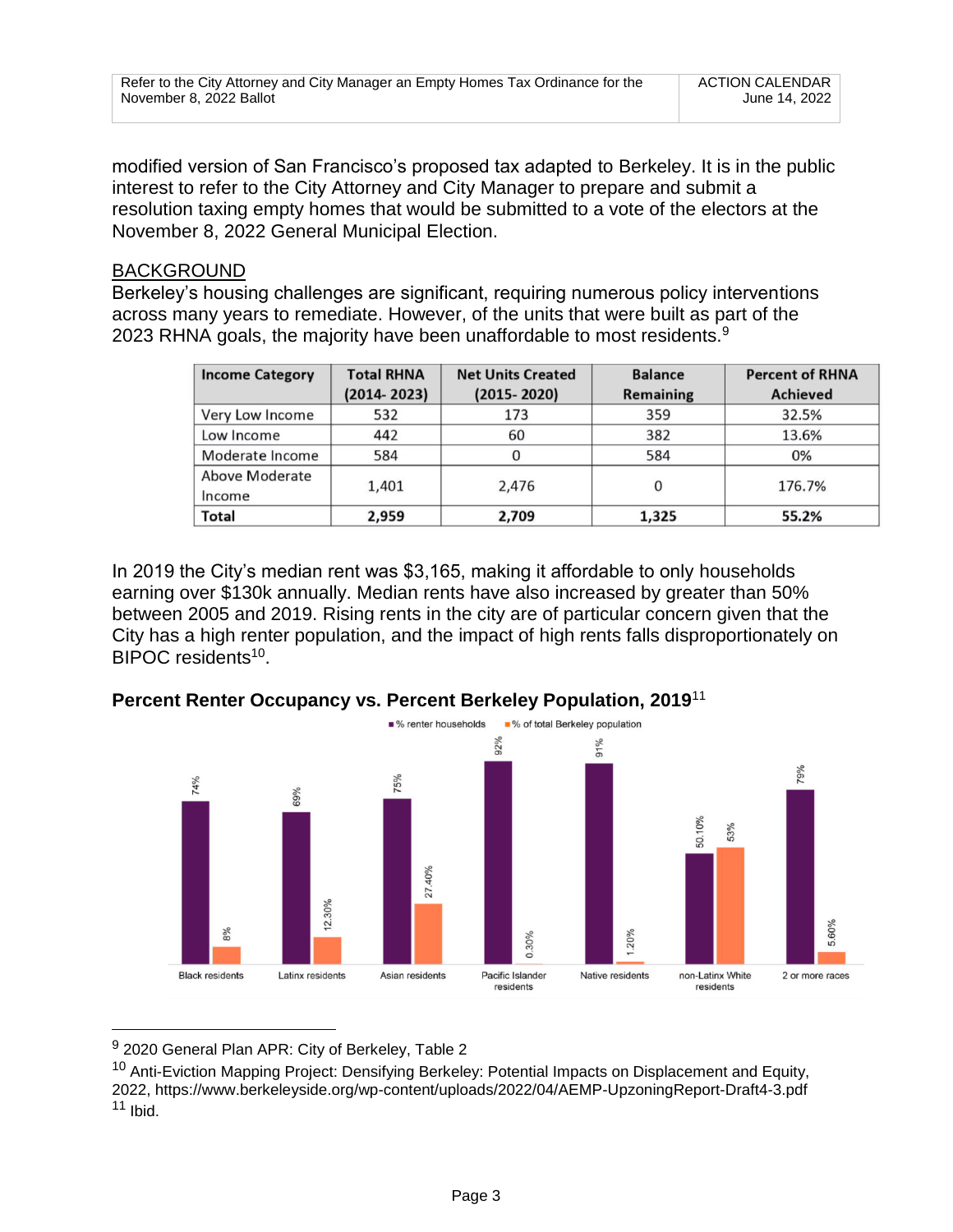Fortunately, the City of Berkeley has taken numerous steps in recent years to tackle its affordable housing crisis, including issuing a \$100 million affordable housing bond, permitting Berkeley residents (outside of the fire zones) to receive near-automatic approval to build certain types of ADUs, and rezoning BART stations to allow significant affordable housing. A potential 2022 affordable housing bond is under consideration.

While these efforts will likely dramatically increase the supply of housing in Berkeley, it will take years for the City to reap the benefits. Developments still need to be proposed, approved, and then constructed. Berkeley's large supply of vacant homes presents a unique opportunity for the City to immediately provide new units to renters, as there are no approval processes or lengthy construction timelines.

Additionally, hot housing markets often attract real estate speculation. In Berkeley, it is likely that some vacant units are in buildings purchased for the sole purpose of accruing more wealth, with no intention of housing tenants. While the extent of this is unknown, applying a tax on vacant homes will discourage this practice that, in aggregate, raises rents and home prices for everyone else. The proposed Measure fulfills one of the key anti-speculation recommendations of the 2022 report by the Anti-Eviction Mapping Project (*Densifying Berkeley: Potential Impacts on Displacement and Equity)*.

Using the assumptions made in the San Francisco Budget Analyst report on a prospective vacancy tax, and Berkeley Rent Board data on length of vacancies, it is estimated that Berkeley will generate between \$4,578,595 and \$9,157,190 in revenue annually, beginning in year three, and that upwards of 1,000 vacant units could become occupied within two years.<sup>12</sup>

Berkeley's proposed vacancy tax is built off of San Francisco's 2022 proposed Empty Home Tax proposal. The San Francisco vacancy tax applies only to owners of buildings with three or more units when at least one has been unoccupied for more than 182 days in a year. Single family homes and two-unit properties are exempt, and the vacancy tax increases for larger properties and units that have been empty for longer. The proposed vacancy tax for Berkeley would instead be imposed after a year of vacancy, providing time extensions for units under active reconstruction or in probate. It will also exempt owners of up to two single family homes (inclusive of an Accessory Dwelling Unit or a junior Accessory Dwelling Unit) so long as they are owned by natural persons or family trusts. Single family homes owned by corporations, real estate trusts, and LLCs would not be exempt. The tax rate would vary between \$3,000 and \$6,000 depending on the type of unit. Condos, duplexes, townhomes and Single Family Homes not exempt as

 $\overline{a}$ 

 $12$  The low-end estimate is calculated by multiplying a \$3,000/unit tax by the total NAR (less 21.2% assumed to return to occupancy in two years) units that are estimated to be vacant for a year, and by multiplying a \$6,000/unit tax by total NAR units (also less 21.2%) estimated to be vacant for over two years. The high-end estimate doubles these numbers. It is expected the revenue will be towards the highend as most rental units are located in multi-family buildings.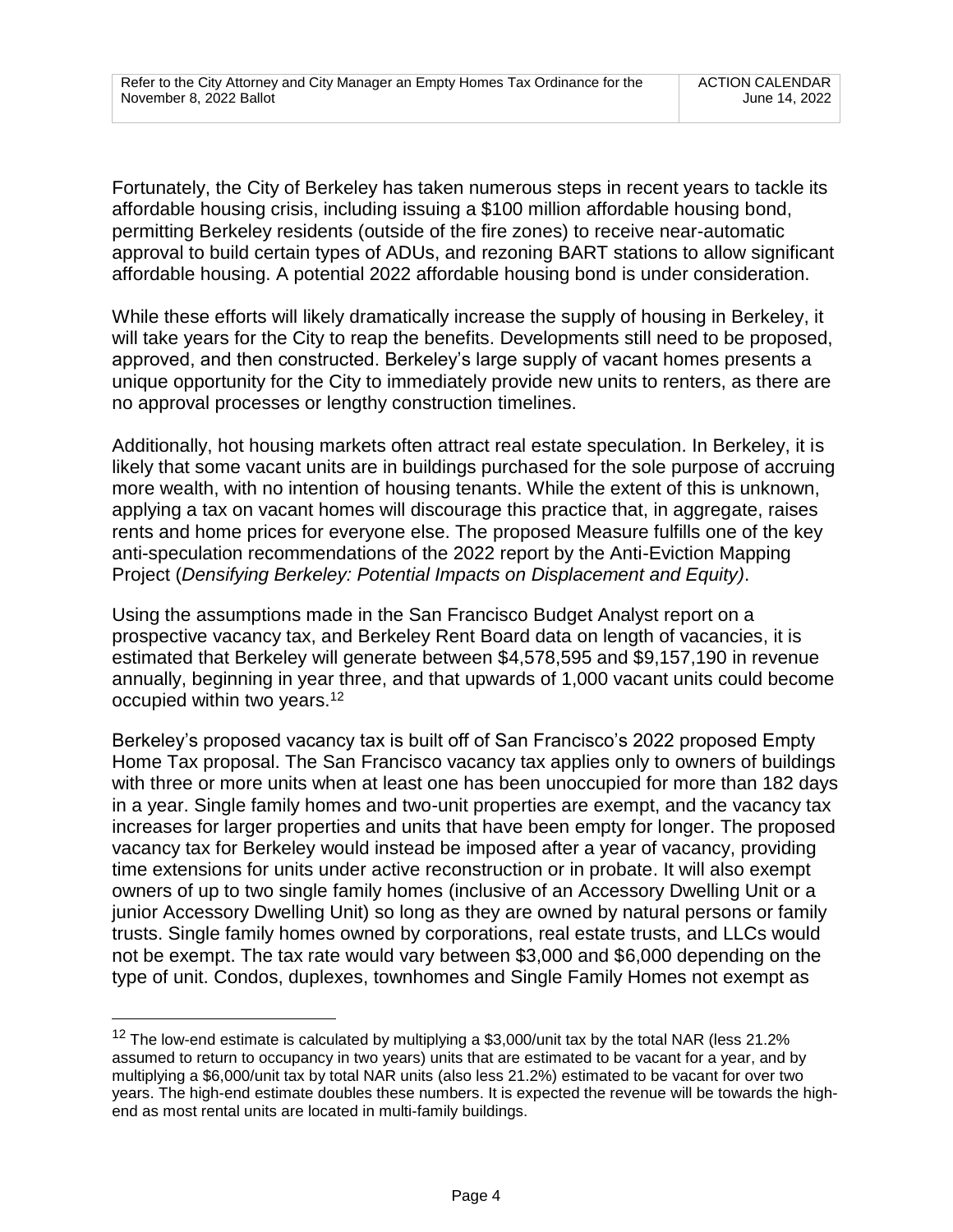described above would pay \$3,000 per year. Remaining units would pay \$6,000 annually. Both tiers of fees double, to \$6,000 and \$12,000 annually, respectively, for units vacant for more than two years.

The vacancy tax in Berkeley would have numerous benefits. It will almost immediately increase the City's housing stock while complimenting more time-consuming approval and construction processes. Further, the tax has the potential to bring hundreds of units online within a year and generate millions in affordable housing revenue as a byproduct. A vacancy tax will also disincentivize property owners from engaging in real estate speculation, which will help limit rent and housing price increases across the City. Finally, units that are actually occupied will be brought in line with the city's housing regulations.

The draft Measure is currently drafted as a special tax. If passed, Council and City would be required to spend proceeds as specified. While the primary purpose of the proposed tax is to bring vacant units back into the housing market, the proposed Measure includes a Housing Trust Fund supporting the following activities:

- Construction of new affordable housing, including by providing pre-development to non-profit affordable housing developers, for households with an income of 80% or less of Area Median Income;
- The acquisition and rehabilitation of multi-unit buildings for affordable housing, and the operation of such buildings acquired and/or rehabilitated for households with an income of 80% or less of Area Median Income;
- The administration of the Empty Homes Tax and administration of the Housing Trust Fund.

The referral calls on the Author to submit the measure to the City Attorney for legal review.

# ENVIRONMENTAL SUSTAINABILITY

Existing buildings embody carbon. Maximizing utilization of existing units is a prudent use of embodied carbon.

### FISCAL IMPACTS OF RECOMMENDATION

Staff time will be necessary for a legal review and to prepare a Council item placing the ordinance on the ballot. However, significant savings are anticipated as the ordinance and resolution are already drafted and included as part of this referral.

### CONTACT PERSON

Councilmember Kate Harrison, Council District 4, 510-981-7140

Attachments: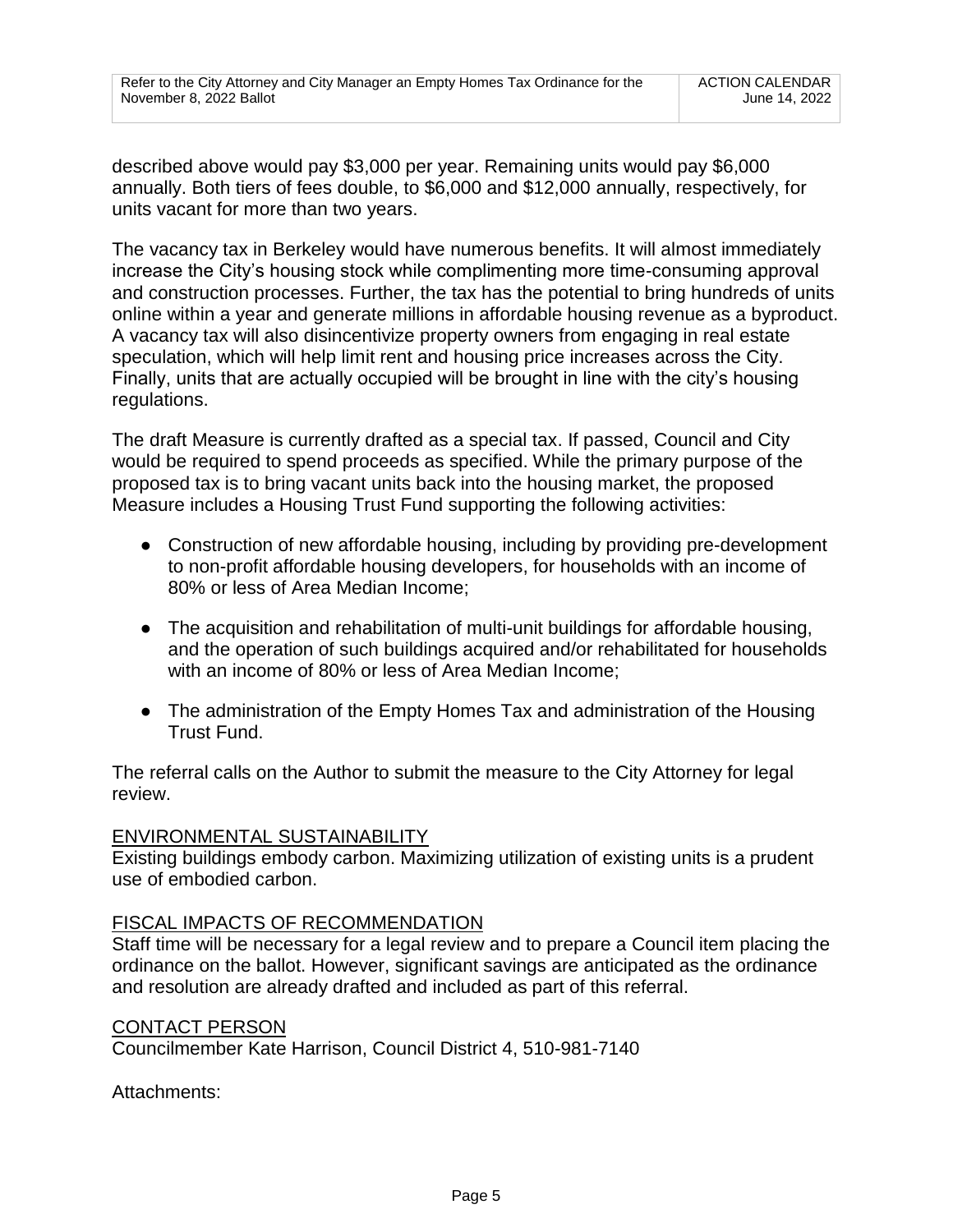1: Draft Resolution Exhibit A: Draft Text of Measure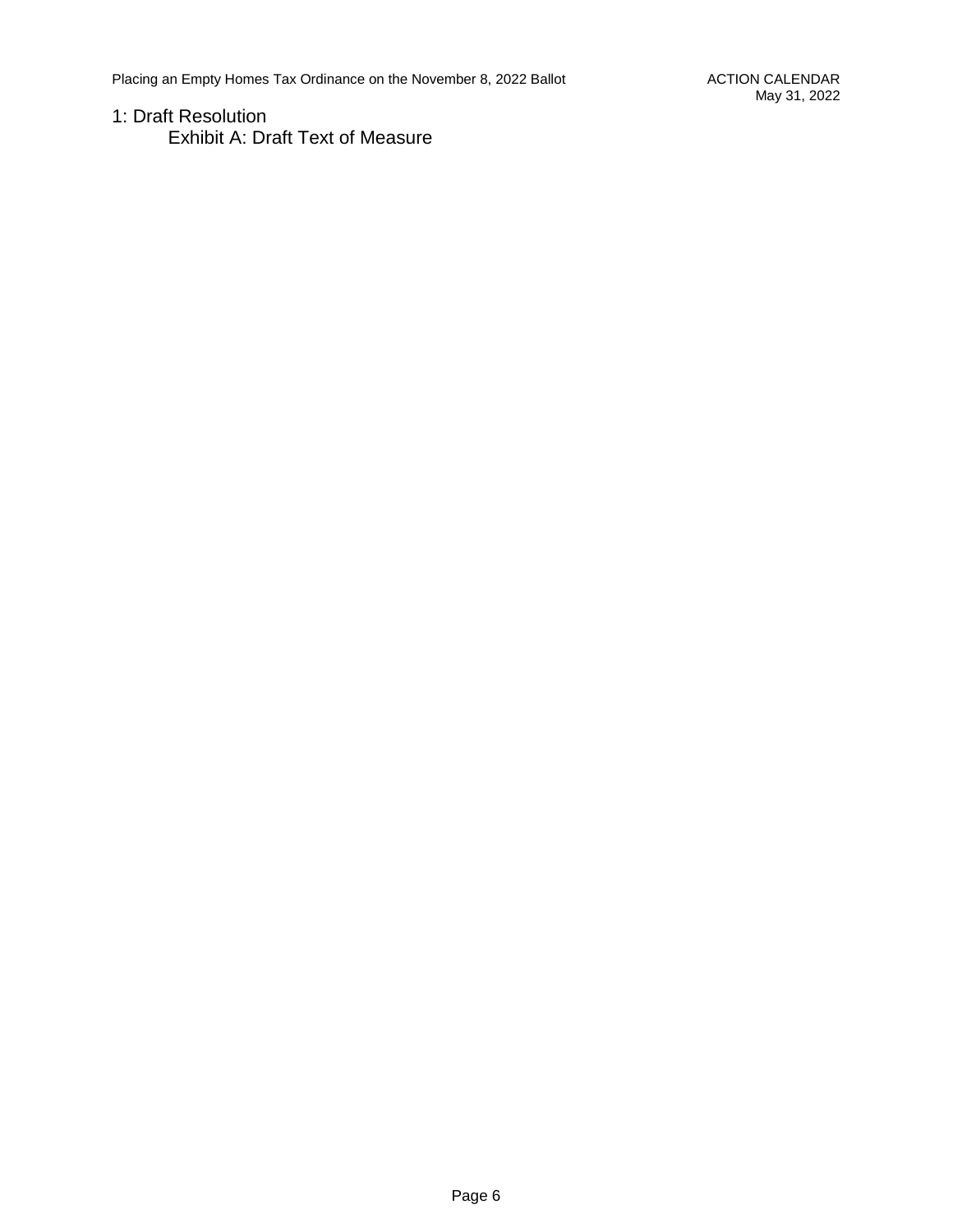# RESOLUTION NO. -N.S.

### SUBMITTING TO THE BERKELEY ELECTORATE AN ORDINANCE ADDING CHAPTER 7.54 TO THE BERKELEY MUNICIPAL CODE TAXING EMPTY HOMES ON THE NOVEMBER 8, 2022 BALLOT

WHEREAS, the Berkeley City Council has elected to submit to the voters at the November 8, 2022 General Municipal Election, a measure adding Chapter 7.54 to the Berkeley Municipal Code taxing empty homes; and

WHEREAS, in accordance with the provisions of Section 10002 and 10403 of the Elections Code of the State of California, the Alameda County Board of Supervisors is requested to consolidate the City of Berkeley General Municipal Election with the Statewide General Election to be held November 8, 2022; and

WHEREAS, the City of Berkeley hereby requests that the Alameda County Board of Supervisors permit the Registrar of Voters of Alameda County to perform services in connection with said election at the request of the City Clerk. These services to include all necessary services related to official ballot creation, sample ballot and voter information pamphlet preparation, vote-by-mail, polling places, poll workers, voter registration, voting machines, canvass operations, and any and all other services necessary for the conduct of the consolidated election; and

WHEREAS, the Regional Housing Needs Assessment requires the City of Berkeley to permit the construction of 3,854 affordable housing units in the next eight years.

WHEREAS, the Council desires to submit this measure to be placed upon the ballot at said consolidated election.

NOW THEREFORE, BE IT RESOLVED by the Council of the City of Berkeley that the Board of Supervisors of Alameda County is hereby requested to include on the ballots and sample ballots the measure enumerated above to be voted on by the voters of the qualified electors of the City of Berkeley.

BE IT FURTHER RESOLVED that the full text of the measure shall be printed in the Voter Information Pamphlet mailed to all voters in the City of Berkeley.

BE IT FURTHER RESOLVED that the above enumerated measure requires a two-thirds vote threshold for passage.

BE IT FURTHER RESOLVED that the City Clerk is hereby directed to cause the posting, publication and printing of notices, pursuant to the requirements of the Charter of the City of Berkeley, the Government Code and the Elections Code of the State of California.

BE IT FURTHER RESOLVED that the City Clerk is hereby directed to obtain printing, supplies and services as required.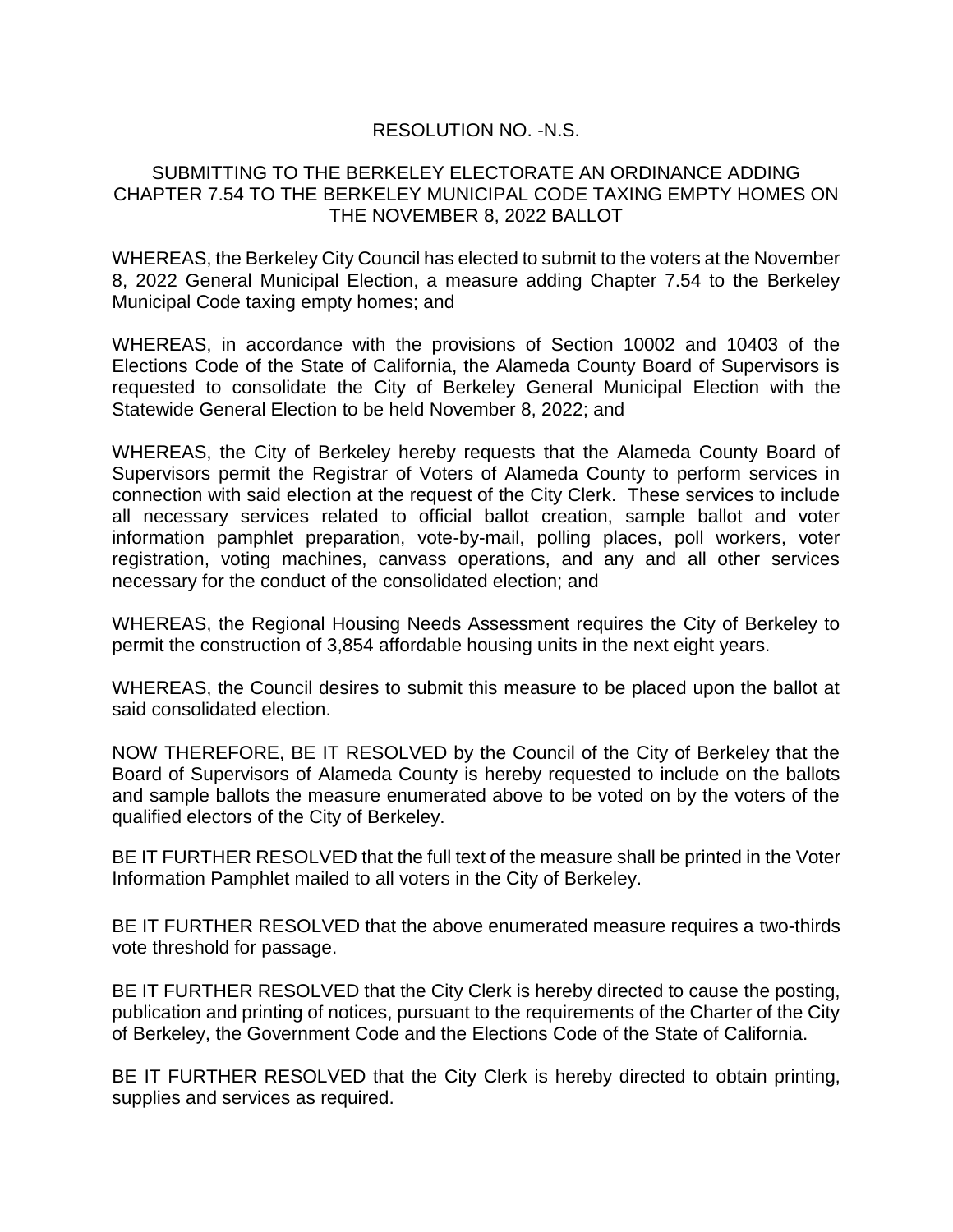BE IT FURTHER RESOLVED that the City Clerk is hereby authorized to enter into any contracts necessary for election consulting services, temporary employment services, printing services, and any such other supplies and services as may be required by the statutes of the State of California and the Charter of the City of Berkeley for the conduct of the November General Municipal Election.

BE IT FURTHER RESOLVED that Pursuant to Elections Code Section 9285 (b), the City Council hereby adopts the provisions of Elections Code Section 9285 (a) providing for the filing of rebuttal arguments for city ballot measures.

BE IT FURTHER RESOLVED that the City will reimburse the Registrar of Voters for the costs associated with placing the measure on the ballot.

BE IT FURTHER RESOLVED that said proposed Ordinance measure shall appear and be printed upon the ballots to be used at said election as follows:

| <b>CITY OF BERKELEY ORDINANCE</b> |            |  |
|-----------------------------------|------------|--|
| Shall the measure []              | <b>YES</b> |  |
|                                   | <b>NO</b>  |  |

BE IT FURTHER RESOLVED that the text of the Ordinance be shown as Exhibit A, attached hereto and made a part hereof.

**Exhibits** A: Text of Ordinance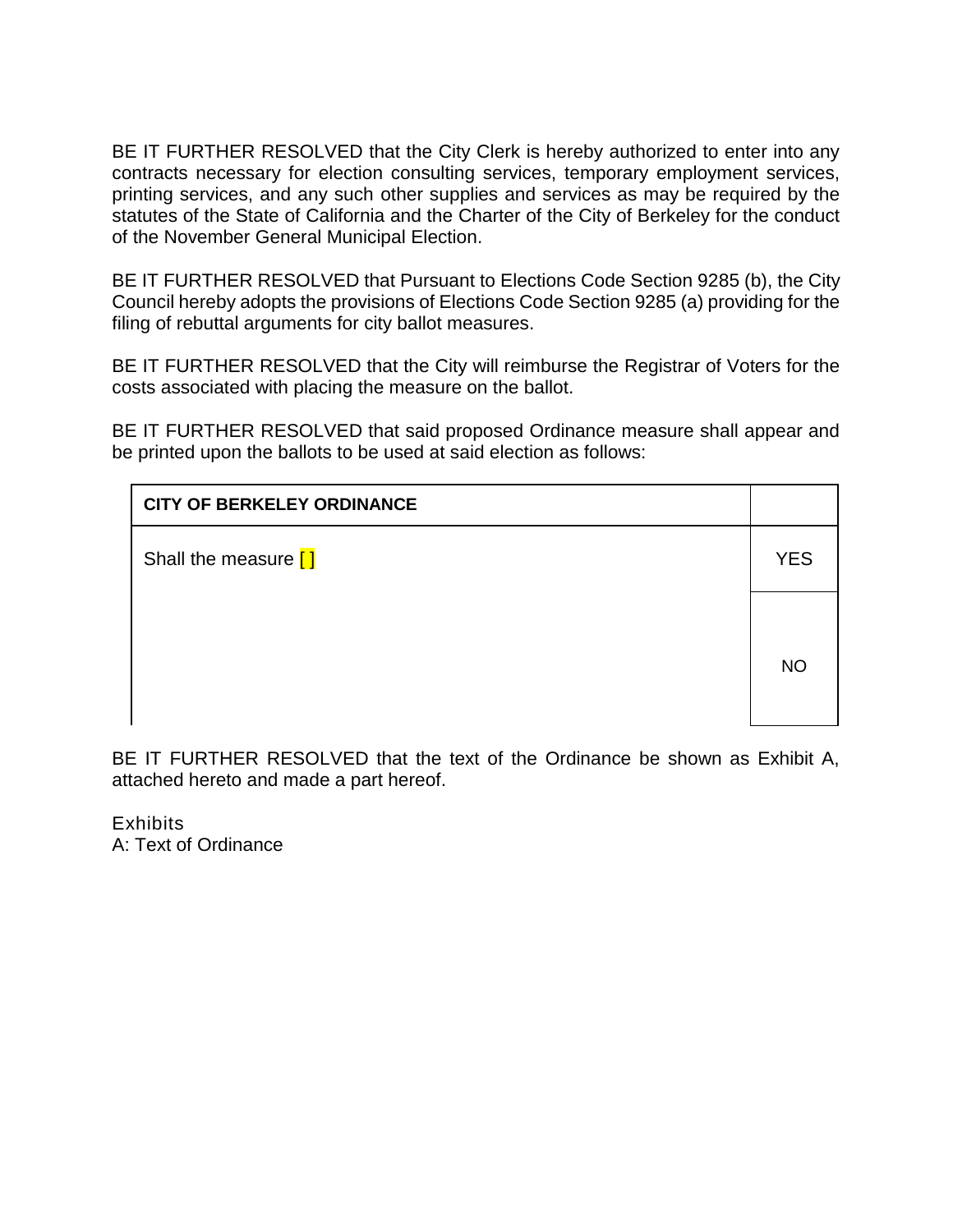Internal

Exhibit A

**Formatted:** Font: 8.5 pt, Font color: Blue

**Formatted:** Centered

### ORDINANCE NO. #,###-N.S.

#### ADDING CHAPTER 7.54 TO THE BERKELEY MUNICIPAL CODE TO TAX EMPTY **HOMES**

BE IT ORDAINED by the people of the City of Berkeley as follows:

Section 1. That Chapter 7.54 of the Berkeley Municipal Code is added to read as follows:

#### **Chapter 7.54**

#### **Empty Homes Tax**

**Sections:**

- **7.54.010 Short Title. 7.54.020 Findings and Purpose. 7.54.030 Definitions. 7.54.040 Imposition of Tax. 7.54.050 Returns; Presumption of Vacancy. 7.54.060 Exemptions and Exclusions. 7.54.070 Administration; Penalties. 7.54.080 Housing Trust Fund; Deposit of Proceeds. 7.54.090 Expenditure of Proceeds. 7.54.100 Technical Assistance to the Finance Department. 7.54.110 Authorization and Limitation on Issuance of Bonds 7.54.120 Amendment of Ordinance. 7.54.130 Severability.**
- **7.54.140 Savings Clause.**

#### **7.54.010 Short Title.**

This Chapter shall be known as the "Empty Homes Tax Ordinance," and the tax it imposes shall be known as the "Empty Homes Tax."

#### **7.54.020 Findings and purpose.**

The Council of the City of Berkeley finds and declares as follows:

A. Residential vacancies are an ongoing concern in Berkeley. According to the 2020 Decennial Census, 9% of Berkeley's housing units, or a total of 4,725 units, sit vacant. B. Of total vacancies, the Berkeley Rent Stabilization Board data from 2022 indicates that 1,128 fully or partially regulated units in buildings with more than two units have been classified by their owners as not available to rent. Returning these units to the housing market is a key strategy for ensuring long-term affordability.

C. Prolonged vacancy restricts the supply of available housing units and runs counter to the City's housing objectives. Prolonged vacancies can also decrease economic activity in neighborhoods and lead to blight.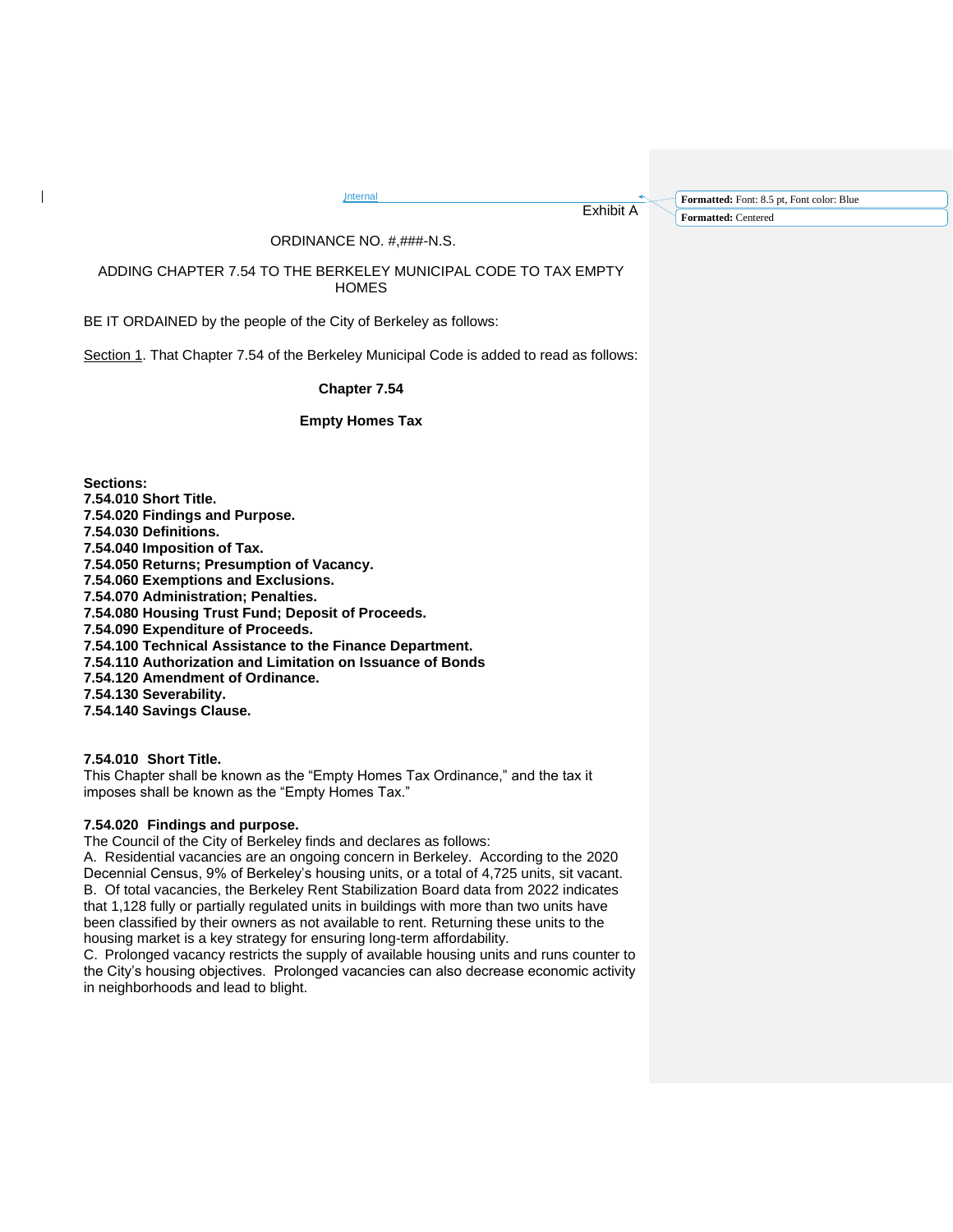**Formatted:** Centered

D. The Empty Homes Tax is intended to disincentivize prolonged vacancies, thereby increasing the number of housing units available for occupancy, while also raising funds for rent subsidies and affordable housing.

**Internal** 

#### **7.54.030 Definitions.**

Unless otherwise defined in this Chapter, the terms used in this Chapter shall have the meanings given to them in Chapter 2.44 and 9.04, of the Municipal Code, as amended from time to time. For purposes of this Chapter, the following definitions shall apply: A. "Affiliate" means a person under common majority ownership or common control, whether that ownership or control is direct or indirect, with any other person, including but not limited to a person that majority owns or controls, or is majority owned or controlled by, any other person.

B. "Building Permit Application Period" means the period following the date that an application for a building permit for repair, rehabilitation, or construction with respect to a Residential Unit is filed with the City through the date the Planning Department or its successor agency grants or denies that application, not to exceed one vear. Notwithstanding the preceding sentence, if more than one building permit application is filed by or on behalf of one or more persons in the Owner's Group for the same Residential Unit, the Building Permit Application Period shall mean only the applicable period following the date the first application is filed with the City by or on behalf of anyone in the Owner's Group. In the case of an owner qualifying for the Disaster Period in subsection D., the Building Permit Application Period may be extended beyond one year if the owner makes a good faith effort, as determined by the building official, to obtain a building permit.

C. "Construction Rehabilitation Period" means the onetwo-year period following the date that the City issues a building permit for repair, or rehabilitation, or construction with respect to a Residential Unit, provided that if the City issues multiple building permits to or for the benefit of one or more persons in the Owner's Group for the same Residential Unit, the Rehabilitation Construction Period shall mean only the two-year period following the issuance of the first building permit to or for the benefit of anyone in the Owner's Group.

D. "Disaster Period" means the two-year period following the date that a Residential Unit was severely damaged and made uninhabitable or unusable due to fire, natural disaster, or other catastrophic event.

E. "Accessory Dwelling Unit," and "Single Family Dwelling," shall have the same meanings as defined in Section 23F.04.010.

F. "Homeowners' Exemption Period" means the period during which a Residential Unit is the principal place of residence of any owner of that Residential Unit and for which such owner validly has claimed either the homeowners' property tax exemption under Section 218 of the California Revenue and Taxation Code or the disabled veterans' exemption under Section 205.5 of that Code, as those sections may be amended from time to time.

G. "Lease Period" means the period during which any owner of a Residential Unit or any person in the Owner's Group of that owner leases that Residential Unit to one or more tenants under a bona fide lease intended for occupancy, but not including any lease or rental of that Residential Unit to anyone in the Owner's Group or to travelers, vacationers, or other transient occupants.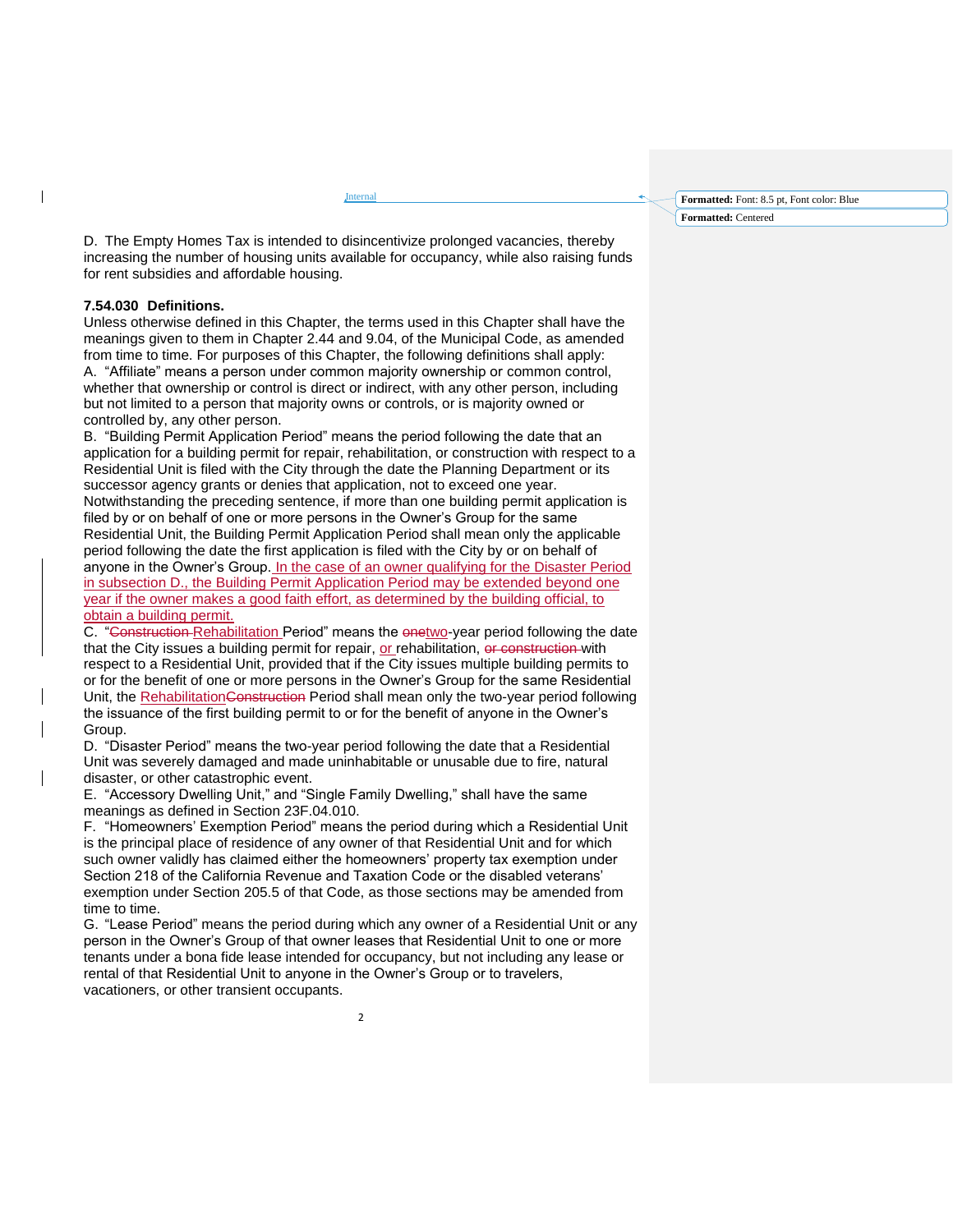H. "New Construction Period" means the one-year period following the date that the City issues a certificate of final completion and occupancy with respect to a Residential Unit in a newly erected building or a newly added Residential Unit in an existing building.<br>I. "Owner Death Period" means, with respect to a co-owner or decedent's estate, h

**Internal** 

"Owner Death Period" means, with respect to a co-owner or decedent's estate, heirs, or beneficiaries, the period during which a Residential Unit is unoccupied, uninhabited, or unused because of the death of any owner of a Residential Unit who was the sole occupant of that Residential Unit immediately prior to such owner's death, provided that such period shall not exceed the longer of two years or the period during which the Residential Unit is subject to the authority of a probate court.

J. "Owner In Care Period" means the period during which a Residential Unit is unoccupied, uninhabited, or unused because all occupants of the Residential Unit who used that Residential Unit as their principal residence are residing in a hospital, long term or supportive care facility, medical care or treatment facility, or other similar facility. K. "Owner's Group" means for each owner of a Residential Unit, with respect to each Residential Unit, the owner, any current or former co-owner, and any Related Person or Affiliate of the owner or any current or former co-owner.

L. "Related Person" means a spouse, domestic partner, child, parent, or sibling. M. "Residential Unit" means a house, an apartment, a mobile home, a group of rooms, or a single room that is designed as separate living quarters, other than units occupied or intended for occupancy primarily by travelers, vacationers, or other transient occupants. Separate living quarters are those in which the occupants live and eat separately from any other persons in the building and which have a kitchen and direct access from the outside of the building or through a common hall. For purposes of this Chapter, a Residential Unit shall not include a unit in a currently operational nursing home, residential care facility, or other similar facility, or any unit that is fully exempt from property tax under the welfare exemption under Section 214(g) of the California Revenue and Taxation Code, as may be amended from time to time.

N. "Vacancy Exclusion Period" means the Building Permit Application Period, RehabilitationConstruction Period, Disaster Period, Homeowners' Exemption Period, Lease Period, New Construction Period, Owner Death Period, or Owner In Care Period. "Vacant" means unoccupied, uninhabited, or unused, for more than one tax year $\pm$ .

#### **7.54.040 Imposition of Tax.**

A. Except as otherwise provided in this Chapter for the purposes described in Section 7.54.090, the City imposes an annual Empty Homes Tax on each person that owns a Residential Unit for keeping that Residential Unit Vacant.

B. The tax on an owner keeping a Residential Unit Vacant for a single tax year in 2024 and subsequent single tax years shall be shall as follows:

1. \$3,000 per vacant condominium, duplex, single family dwelling, or townhouse unit under separate residential unit ownership;

2. \$6,000 per other vacant Residential Unit.

C. The tax on an owner keeping a Residential Unit Vacant for the 2025 tax year and or subsequent tax years, if that owner has kept that Residential Unit Vacant in the immediately preceding tax year, shall be as follows:

1. \$6,000 per vacant condominium, duplex, single family dwelling, or townhouse unit under separate residential unit ownership;

2. \$12,000 per other vacant Residential Unit.

**Formatted:** Font: 8.5 pt, Font color: Blue

**Formatted:** Centered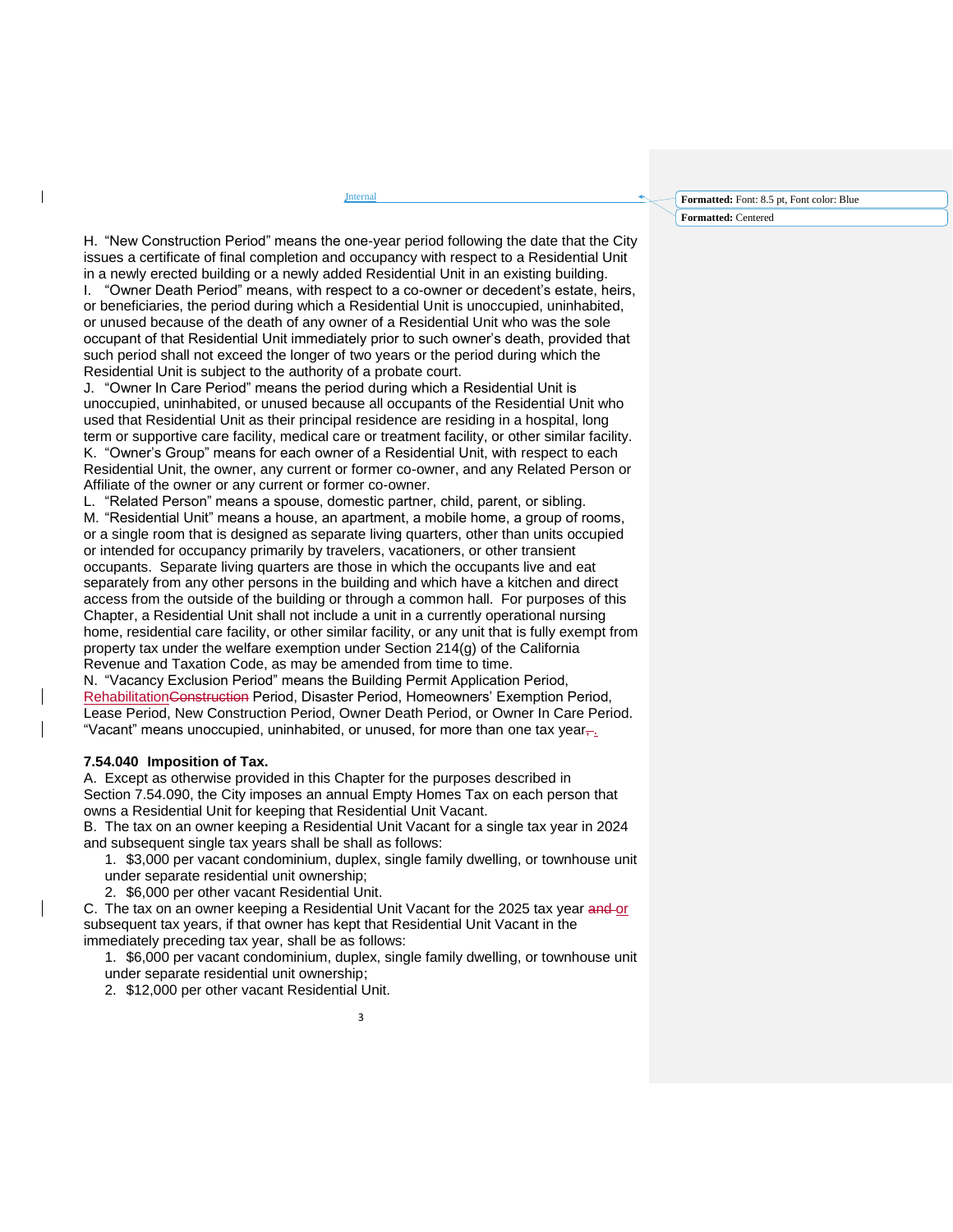**Formatted:** Centered

D. The rates set forth in subsections  $(B.)$  of this Section shall be adjusted annually in accordance with the increase in the Consumer Price Index: All Urban Consumers for the San Francisco/Oakland/San Jose Area for All Items as reported by the United States Bureau of Labor Statistics, or any successor to that index, as of December 31st of the preceding year, beginning with the 2025 tax year.

**Internal** 

E. The Empty Homes Tax shall be payable by the owner or owners of the Residential Unit kept Vacant. Not more than one tax per Residential Unit shall be imposed under this Section for a tax year by reason of multiple liable owners. If there are multiple liable owners, each owner shall be jointly and severally liable for the tax, which shall be the highest amount of tax payable by any owner for that Residential Unit for that tax year. F. A person shall be liable for the Empty Homes Tax only if that person, while owning a Residential Unit, has kept or is deemed to have kept that Residential Unit unoccupied, uninhabited, or unused, for more than one tax year. In determining whether an owner

has kept a Residential Unit Vacant during a tax year, days within any Vacancy Exclusion Period shall be disregarded if that Vacancy Exclusion Period applies to that owner for that Residential Unit, as shall days in which the Residential Unit was not owned by the owner, but the owner shall be deemed to have kept the Residential Unit unoccupied, uninhabited, or unused on all other days that such Residential Unit is unoccupied, uninhabited, or unused during the tax year.

G. The Empty Homes Tax shall take effect on January 1, 2024. The Empty Homes Tax shall expire on December 31, 2053.

#### **7.54.050 Returns; Presumption of Vacancy.**

I

A. Each person that is required to pay the Empty Homes Tax shall file a return in the form and manner prescribed by the Finance Department.

B. Each person that owns a Residential Unit at any time during a tax year and that is not exempt from the Empty Homes Tax with respect to that Residential Unit under any one of subsections  $\frac{A_1}{A_2}$  through  $\left(\frac{A_1}{B_1}, \frac{B_2}{B_2}\right)$  Section 7.54.060 shall file a return for that tax year in the form and manner prescribed by the Finance Department. A person that fails to file the return required by this subsection  $\underline{B.(b)}$  for a Residential Unit shall be presumed to have kept that Residential Unit Vacant for the tax year for which such return is required. The person who fails to file the required return may rebut the presumption by producing satisfactory evidence that such person did not keep the Residential Unit Vacant during the tax year for which the return is required.

#### **7.54.060 Exemptions and Exclusions.**

A. For only so long as and to the extent that the City is prohibited from imposing the Empty Homes Tax, any person upon whom the City is prohibited under the Constitution or laws of the State of California or the Constitution or laws of the United States from imposing the Empty Homes Tax shall be exempt from the Empty Homes Tax. B. Any organization that is exempt from income taxation under Section 501(c)(3) of the Internal Revenue Code of 1986, as amended, shall be exempt from the Empty Homes Tax.

C. The City, the State of California, and any county, municipal corporation, district, or other political subdivision of the State shall be exempt from the Empty Homes Tax, except where any constitutional or statutory immunity from taxation is waived or is not applicable.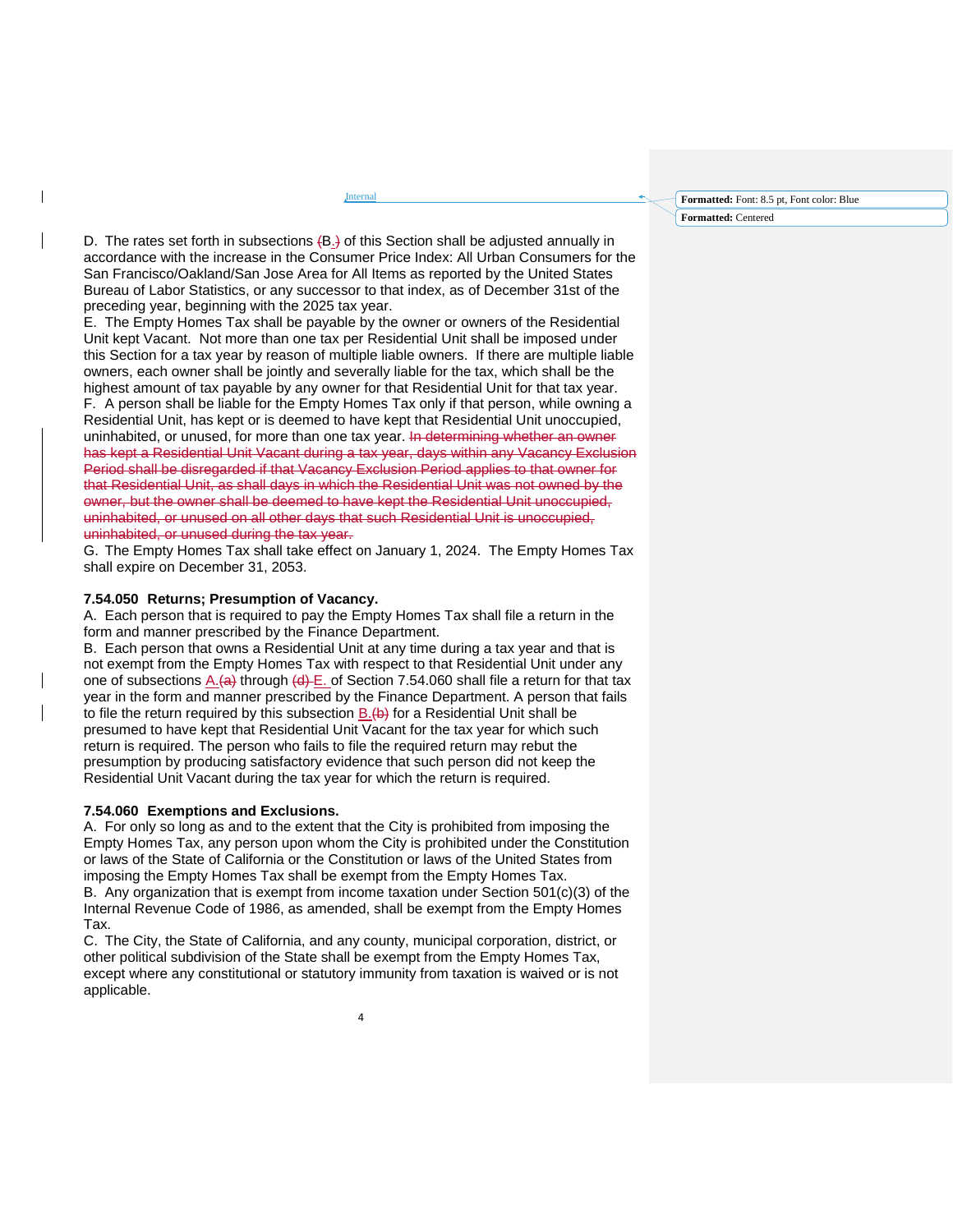**Formatted:** Centered

D. A natural person or family trust that owns no more than two Single Family Dwellings shall be exempt from the Empty Homes Tax for Single Family Dwelling Residential Units. For purposes of subparagraph D only, "Single Family Dwellings" is inclusive of an single Accessory Dwelling Unit or a junior Accessory Dwelling Unit. Additionally, for the purposes of subparagraph D only, the "Owner" of such Rental Property shall not be any of the following set forth under California Civil Code Section 1947.12(d)(5)(A)(i)-(iii) ("AB 1482"): a real estate investment trust, as defined in Section 856 of the Internal Revenue Code; a corporation; or a limited liability company.

**Internal** 

E. For each Residential Unit qualifying for any Vacancy Exclusion Period in a tax year, an owner shall be exempt from the Empty Homes Tax for that Residential Unit.

### **7.54.070 Administration; Penalties**

A. Except as otherwise provided under this Chapter, the Empty Homes Tax shall be administered pursuant to Chapter 2.44 and 9.04.

B. Transactions with the principal purpose of avoiding or evading all or a portion of the Empty Homes Tax shall be disregarded for purposes of determining the amount of the Empty Homes Tax and whether the Empty Homes Tax is due. In addition to the Empty Homes Tax due as a result of this subsection  $\underline{B.(b)}$ , any owner liable for any Empty Homes Tax as a result of this subsection  $\underline{B.(b)}$  shall be liable for a penalty in an amount equal to the Empty Homes Tax due as a result of this subsection B.(b).

#### **7.54.080 Housing Trust Fund; Deposit of Proceeds.**

A. Establishment of Fund. The Empty Homes Fund ("Fund") is hereby established as a special purpose fund, and shall receive all taxes, penalties, interest, and fees collected from the Empty Homes Tax imposed under this Chapter.

B. The Fund will operate as a subsidiary fund within the Housing Trust Fund and be subject to its operating rules.

C. Use of Fund. Subject to the budgetary and fiscal provisions of the Charter, monies in the Fund shall be used exclusively for the purposes described in Section 7.54.090. D. Administration of Fund. Commencing with a report filed no later than February 15, 2026, covering the fiscal year ending June 30, 2025, the Finance Director shall file annually with the Council, by February 15 of each year, a report containing the amount of monies collected in and expended from the Fund during the prior fiscal year, the status of any project required or authorized to be funded by Section 7.54.090, and such other information as the Finance Director, in the Finance Director's sole discretion, deems relevant to the operation of Chapter.

E. All monies collected under the Empty Homes Tax Ordinance shall be deposited to the credit of the Fund, established in subsection A<sub>2</sub> of this Section. The Fund shall be maintained separate and apart from all other City funds and shall be subject to appropriation. Any balance remaining in the Fund at the close of any fiscal year shall be deemed to have been provided for a special purpose and shall be carried forward and accumulated in the Fund for the purposes described in Section 7.54.090.

#### **7.54.090 Expenditure of Proceeds.**

Subject to the budgetary and fiscal provisions of the Charter, monies in the Housing Trust Fund shall be appropriated on an annual or supplemental basis and used exclusively for the following purposes: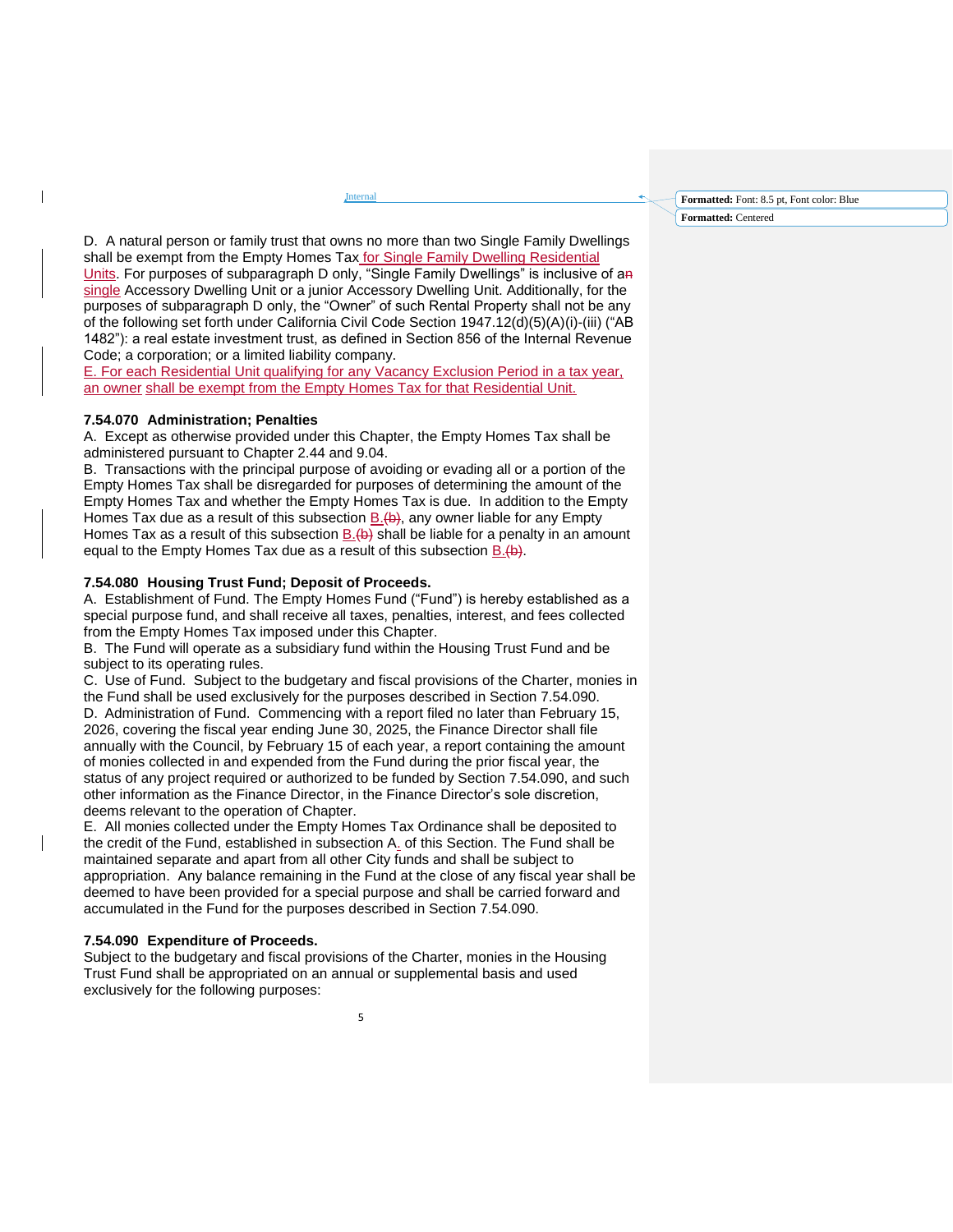**Formatted:** Centered

A. To the Finance Department and other City Departments, for administration of the Empty Homes Tax and administration of the Housing Trust Fund, limited, each year, to 10% of annual proceeds.

**Internal** 

B. Refunds of any overpayments of the Empty Homes Tax, including any related penalties, interest, and fees.

 $\overline{\phantom{a}}$ 

C. All remaining amounts to provide funding, including administrative costs, for Eligible Programs,  $\frac{1}{8}$  of which shall be used for the programs described in subsection 7.54.090 C.(1)(a) and  $\overline{1}$ % of which shall be used for the programs described in subsection 7.54.090 C.(1)(b). The voters intend that these remaining amounts be spent on Eligible Programs at levels in addition to amounts currently spent on such Eligible Programs and that such remaining amounts not be used to supplant existing expenditures.

1. For purposes of this Section 7.54.090, "Eligible Programs" means: a. Construction of new affordable housing, including by providing predevelopment funding to non-profit affordable housing developers. Buildings subject to expenditures under this subsection 7.54.090 C.(1)(B) shall be restricted through a recorded deed restriction or restrictions mandated for the useful life of the building to households with an household income of 80% or less of Area Median Income.

b. The acquisition and rehabilitation of multi-unit buildings for affordable housing, and the operation of such buildings acquired and/or rehabilitated. Buildings subject to expenditures under this subsection 7.54.090 C.(1)(B) shall be restricted through a recorded deed restriction or restrictions mandated for the useful life of the building to households with an household income of 80% or less of Area Median Income.

2. For purposes of this Section 7.54.090, "Area Median Income" means the median income as published annually by the City Manager pursuant to Chapter 23.328.080 (Administrative Regulations), derived in part from the income limits and area median income determined by the United States Department of Housing and Urban Development, or its successor agency, for the Alameda County metro fair market rent area, adjusted solely for household size, but not for high housing cost area. The Council may modify this definition of Area Median Income solely for purposes of subsection 7.54.090 C.(1)(b) to determine area median income by zip code area.

#### **7.54.100 Technical Assistance to the Finance Department.**

The Department of Public Works, the Department of Building Inspection, the Rent Board, and the Assessor-Recorder's Office shall provide technical assistance to the Finance Department, upon the Finance Department's request, to administer the Empty Homes Tax.

#### **7.54.110 Authorization and Limitation on Issuance of Bonds.**

The City is hereby authorized to issue from time to time limited tax bonds or other forms of indebtedness to finance the costs of the projects described in Section 7.54.090. The City shall be authorized to pledge revenues generated by the Empty Homes Tax to the repayment of limited tax bonds or other forms of indebtedness authorized under this Section. The Council shall by ordinance or resolution, as applicable, establish the terms of any limited tax bonds or other forms of indebtedness authorized hereby, including but